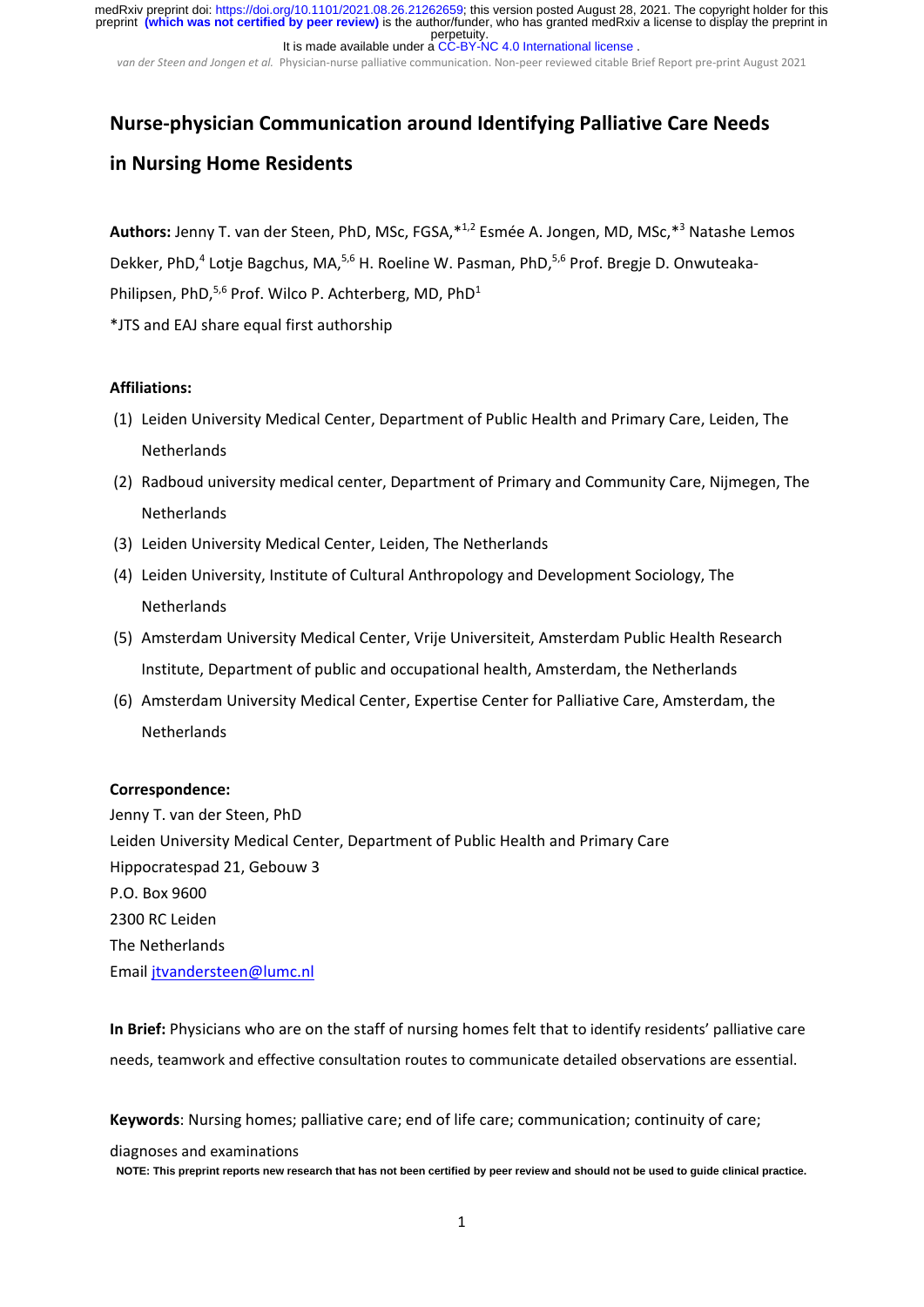*van der Steen and Jongen et al.* Physician‐nurse palliative communication. Non‐peer reviewed citable Brief Report pre‐print August 2021

# **Abstract**

*Objective:* To assess experiences of medical practitioners who are on the staff of nursing homes with communication with nursing staff about identifying emerging and changing (palliative) care needs of residents of nursing homes in the Netherlands.

*Design:* Qualitative interview study.

*Setting and Participants:* Fifteen physicians and two nurse practitioners employed by eight care organizations in the western urbanized region of the Netherlands.

*Methods:* We conducted individual semi‐structured interviews in 2018 informed by a topic list that was based on a qualitative dataset about facilitators to palliative care in dementia reported by elderly care physicians. The interviews were recorded, transcribed verbatim and analysed with Atlas.ti. We used both deductive and inductive coding adding refined codes related to communication.

*Results:* All interviewees expressed appreciation for nursing staff on whom they relied to communicate palliative care needs, yet they reported a variety of communication challenges around important changes in resident's condition which were covered by two themes. (1) Teamwork was facilitated or impeded by team size and structure, quality of relationships and clarity in hierarchical relationships. (2) Continuity of information was affected by (in)effective routes of consultation and (lack of) detail in communicating observations.

*Conclusions and Implications:* Also in the case of on‐staff physicians, functioning of the multidisciplinary team and accurate sharing of observed changes in nursing home residents' condition are crucial for physicians to be able to address palliative care needs. The physicians' expressions of how they would favor nursing staff to communicate can inspire interprofessional training, such as reporting objective observations and phrasing a clear request for help while avoiding overly demanding appeals.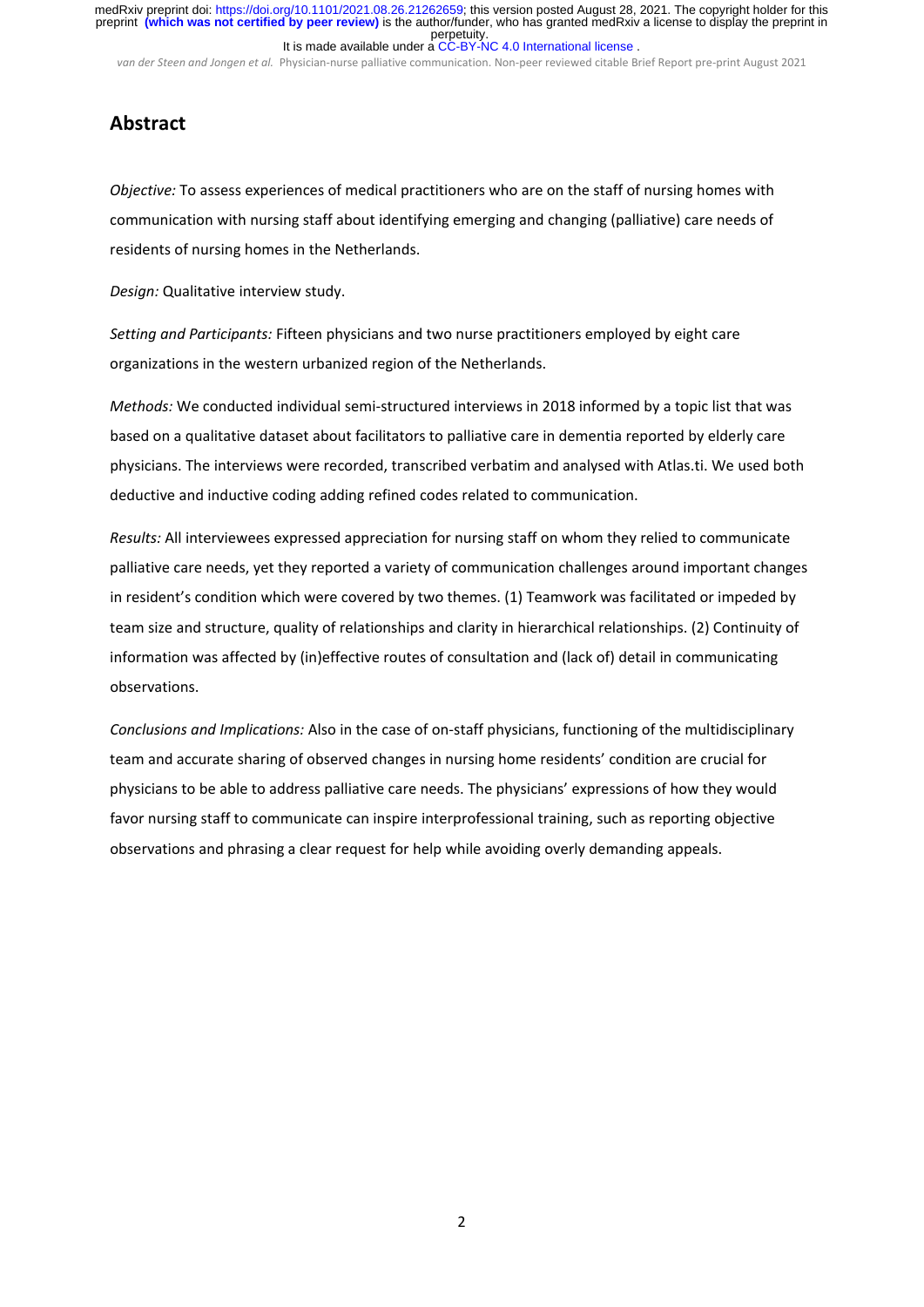*van der Steen and Jongen et al.* Physician‐nurse palliative communication. Non‐peer reviewed citable Brief Report pre‐print August 2021

# **Introduction**

Palliative care needs in nursing homes are projected to increase.<sup>1,2</sup> Timely identifying changing resident's care needs is crucial, whether physical, psychological, social or spiritual needs. Physicians are responsible for treatment decision-making, but nursing staff see residents more frequently and may be best positioned to identify changes.<sup>3,4</sup> It is through conversation and consultation with nursing staff that physicians examine, present and interpret clinical data and decide on clinical actions, and nurses feel they realize best care.5,6

Ineffective interprofessional communication is a significant factor in medical error; nurse‐ physician communication is associated with patient safety and outcomes.7,8 Nurse‐physician communication in end-of-life care has been reported as inadequate and impacting care.<sup>6,9</sup> A classical ethnographic nursing home study indicated that it could cause unnecessary hospitalization.<sup>10</sup> In Swedish nursing homes, the quality of nurse–physician communication related to the quality of pharmacological treatment.11

In the Netherlands, 'elderly care' physician is an officially recognized medical discipline with a 3‐ year training program.12 It includes training in social skills to communicate with all stakeholders and to participate in, and lead a multidisciplinary team. Further, these physicians, and increasingly also nurse practitioners (NPs) are employed by the nursing home and more present than physicians from community‐based practices.<sup>13</sup> We aimed to assess experiences of these on‐staff medical practitioners regarding communication with nursing staff about identifying changing and emerging (palliative) care needs of residents.

# **Methods**

We conducted qualitative individual semi‐structured interviews in the urbanized west of the Netherlands between October and December 2018. The Medical Ethical Committee of Leiden University Medical Center declared the study exempt from the Medical Research Involving Human Subjects Act (P17.256, 25 May 2018). The reporting adheres to the consolidated criteria for reporting qualitative studies (COREQ; available on request).

#### *Participants*

Physicians and NPs practicing in nursing homes were invited to participate through nursing home administrations. With maximum variation sampling, we selected candidates based on diversity in gender, age, certification and the type of unit the participants practiced.

3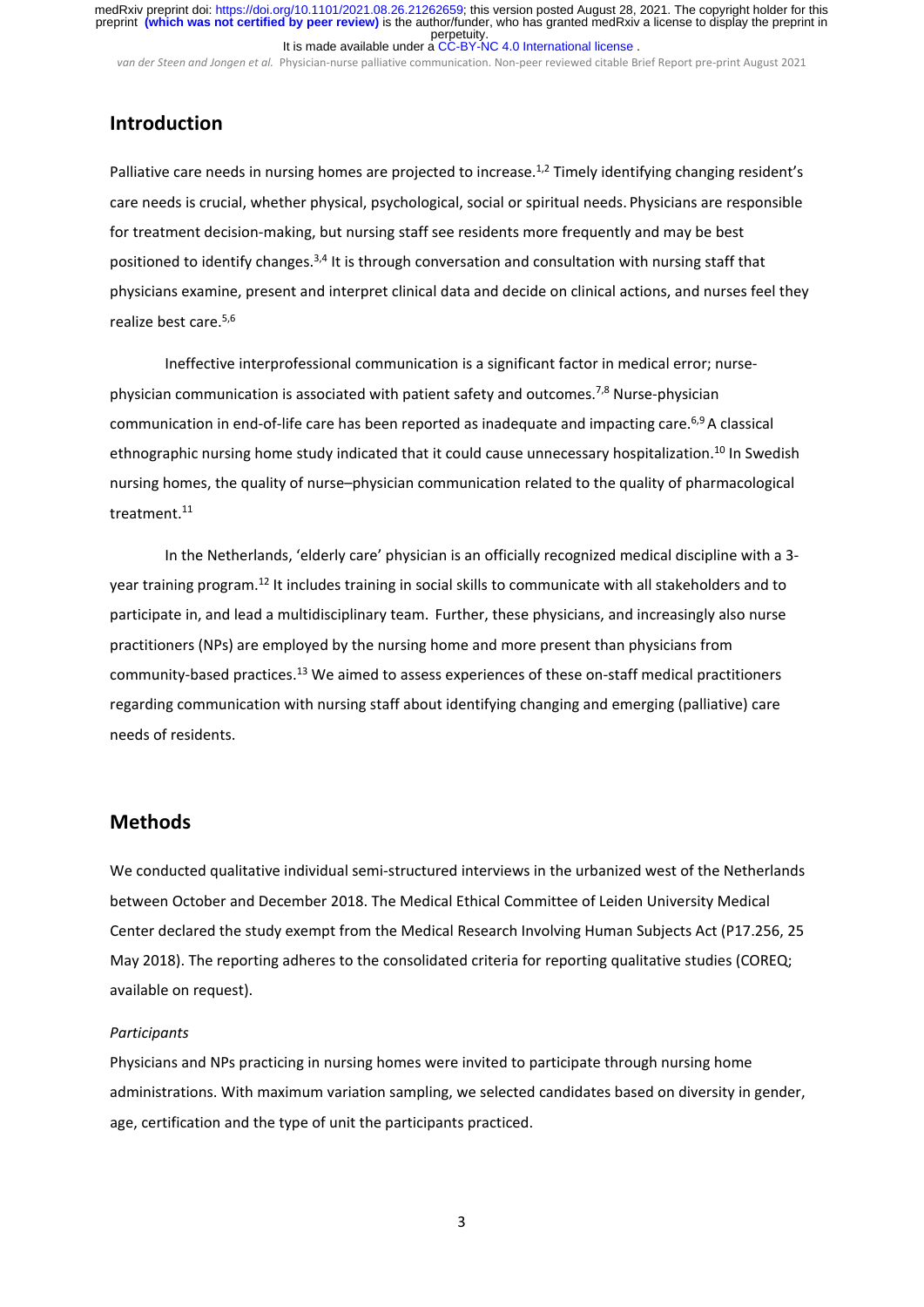*van der Steen and Jongen et al.* Physician‐nurse palliative communication. Non‐peer reviewed citable Brief Report pre‐print August 2021

#### *Procedures and interview guide*

After acquiring informed consent, individual interviews were conducted face‐to‐face in the nursing home by EAJ, female medical intern. A topic list (Appendix 1) addressed determinants of interprofessional communication reported in the literature.<sup>7,9,14-18</sup> The list was also informed by studying a qualitative dataset with open‐ended items from a survey among elderly care physicians on providing optimal palliative care with dementia.19 We started by asking about interdisciplinary communication in an open manner, continued with prompts from the topic list (e.g., mutual trust) and concluded asking what the physicians perceived as pleasant and unpleasant communication, and motivation to participate-to understand if this related to particular perceptions or experiences around nurse‐physician communication. The interviewer made fieldnotes immediately following the interviews such as on perceived non‐verbal hierarchical behavior.

#### *Analysis*

Interview audio‐recordings were transcribed verbatim (not returned) and anonymized. Due to recording failure mid‐way, one‐half interview was immediately described in detail from memory. The transcripts were coded based on recurring themes, using ATLAS.ti version 7.5.18 (2012). Coding was both deductive based on the literature and the qualitative dataset, and inductive, developing new codes that emerged from the interviews. Using the 'framework method,' a model for managing and mapping qualitative data systematically,<sup>20</sup> we identified important themes regarding nurse-physician communication. A sample of two transcripts was analyzed independently from EAJ by NLD (anthropologist) and coding differences were discussed and resolved. During regular project team meetings with researchers with background in nursing, elderly care medicine, epidemiology, sociology and anthropology, intermediate findings were discussed. After 14 interviews, no new themes emerged. To increase confidence in the diversity of the sample related to the findings, we conducted three more interviews, with a very experienced elderly care physician and two non‐specialized physicians.

# **Results**

Of 17 participants employed by 8 healthcare organizations, 14 (also) practiced on a psychogeriatric unit and most practiced on multiple types of units, totaling 29 (Table 1). The interviews lasted 36 to 62 (median 43) minutes. Initially asked in an open manner, the participants were quite appreciative about the communication with nursing staff concerning identifying residents' (palliative) care needs. However, with specific probes, they raised a number of communication difficulties. Two main themes covering positive and negative experiences emerged from the data: teamwork, and continuity of information (Table 2).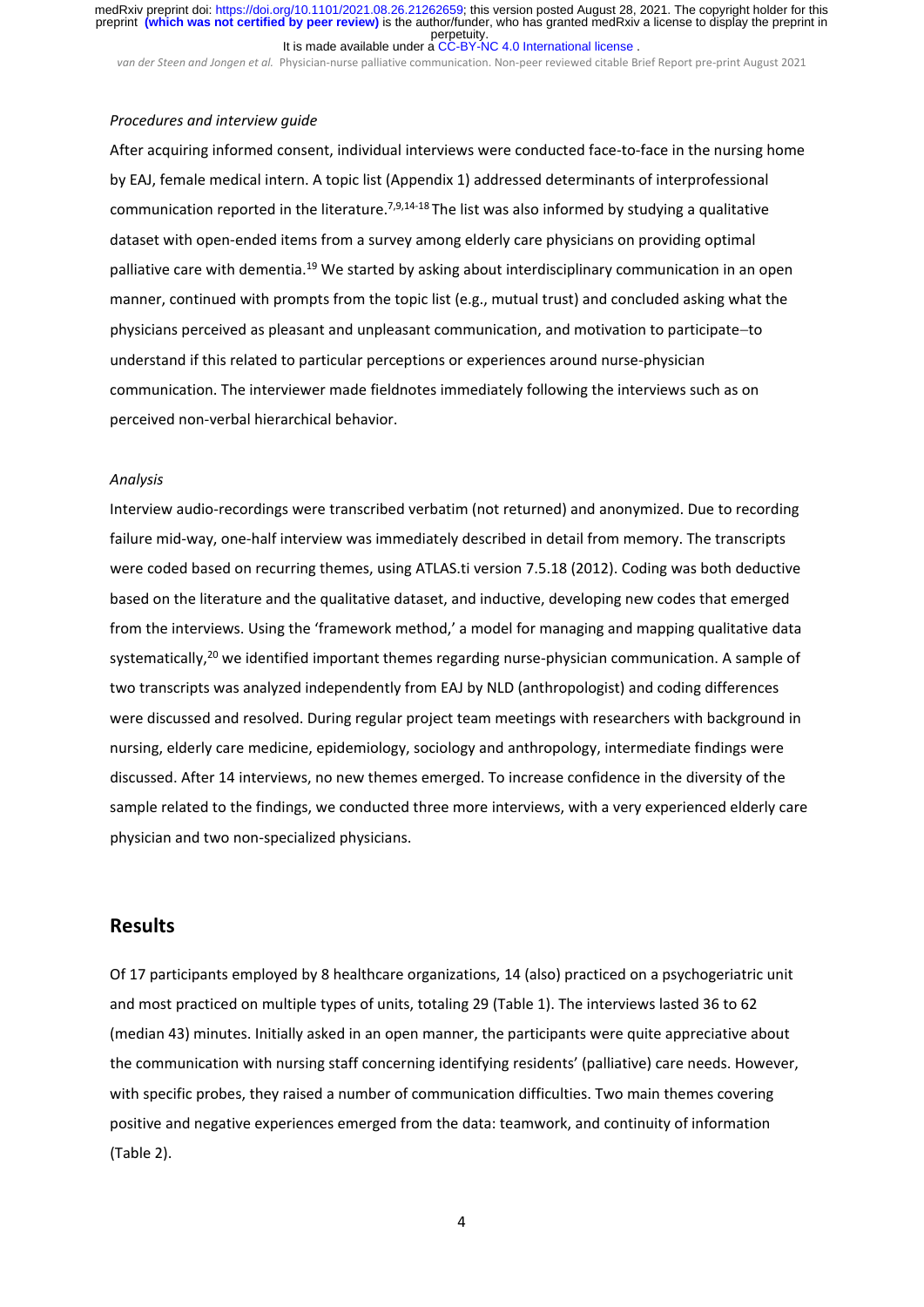perpetuity. preprint **(which was not certified by peer review)** is the author/funder, who has granted medRxiv a license to display the preprint in medRxiv preprint doi: [https://doi.org/10.1101/2021.08.26.21262659;](https://doi.org/10.1101/2021.08.26.21262659) this version posted August 28, 2021. The copyright holder for this

It is made available under a [CC-BY-NC 4.0 International license](http://creativecommons.org/licenses/by-nc/4.0/) .

*van der Steen and Jongen et al.* Physician‐nurse palliative communication. Non‐peer reviewed citable Brief Report pre‐print August 2021

### **Table 1** Characteristics of the interviewees (n=17); all employed by a nursing home organization to

#### provide medical care

| Gender                                                      |                    |
|-------------------------------------------------------------|--------------------|
| men                                                         | 6                  |
| women                                                       | 11                 |
| <b>Profession</b>                                           |                    |
| elderly care physician                                      | 12                 |
| elderly care physician in training                          | 1                  |
| medical doctor, no specialization                           | $\overline{2}$     |
| nurse practitioner                                          | 2                  |
| Age, median (range)                                         | 49<br>$(27-67)$    |
| Years of experience in nursing home setting, median (range) | $(0.6 - 30)$<br>10 |
| Nursing home unit of practice (more possible)               |                    |
| psychogeriatric unit                                        | 14                 |
| unit for chronic physical impairments                       | 7                  |
| unit for rehabilitation                                     | 4                  |
| unit for palliative care                                    | 1                  |
| unit for intellectual disabilities                          | 2                  |
| other: ambulatory care but reported on previous             | 1                  |
| experience at psychogeriatric unit                          |                    |

#### *Teamwork: Dealing with team structure and dynamics*

Nursing staff mostly comprised nurse assistants and nurse aids. The physicians often did not know the exact size and structure of the care team they were working with. They regarded staff shortage, temporary staff, vacancies and high staff turnover as important barriers to communication on care needs. Staff shortage resulted in lack of time to communicate effectively including inadequate daily reporting (Table 2, quote a). Further, more acute matters would get priority and more gradual deterioration might go unnoticed or unreported. Lack of time was also believed to cause nursing staff to forget or stop following up physician's orders, which caused frustration, less effective collaboration with physicians taking over to, for example, measure vital signs themselves.

Temporary workers to fill in vacancies would complicate communication because they would not know the residents, the care team and the physician. Temporary workers would not usually communicate with the physician. Also, they did not write reports when they were not familiar with the electronic record or were not authorized to access it. The physicians relied on team managers to assign experienced staff to work next to temporary workers. Some also noted the importance of continuity on part of the medical practitioners (quote b).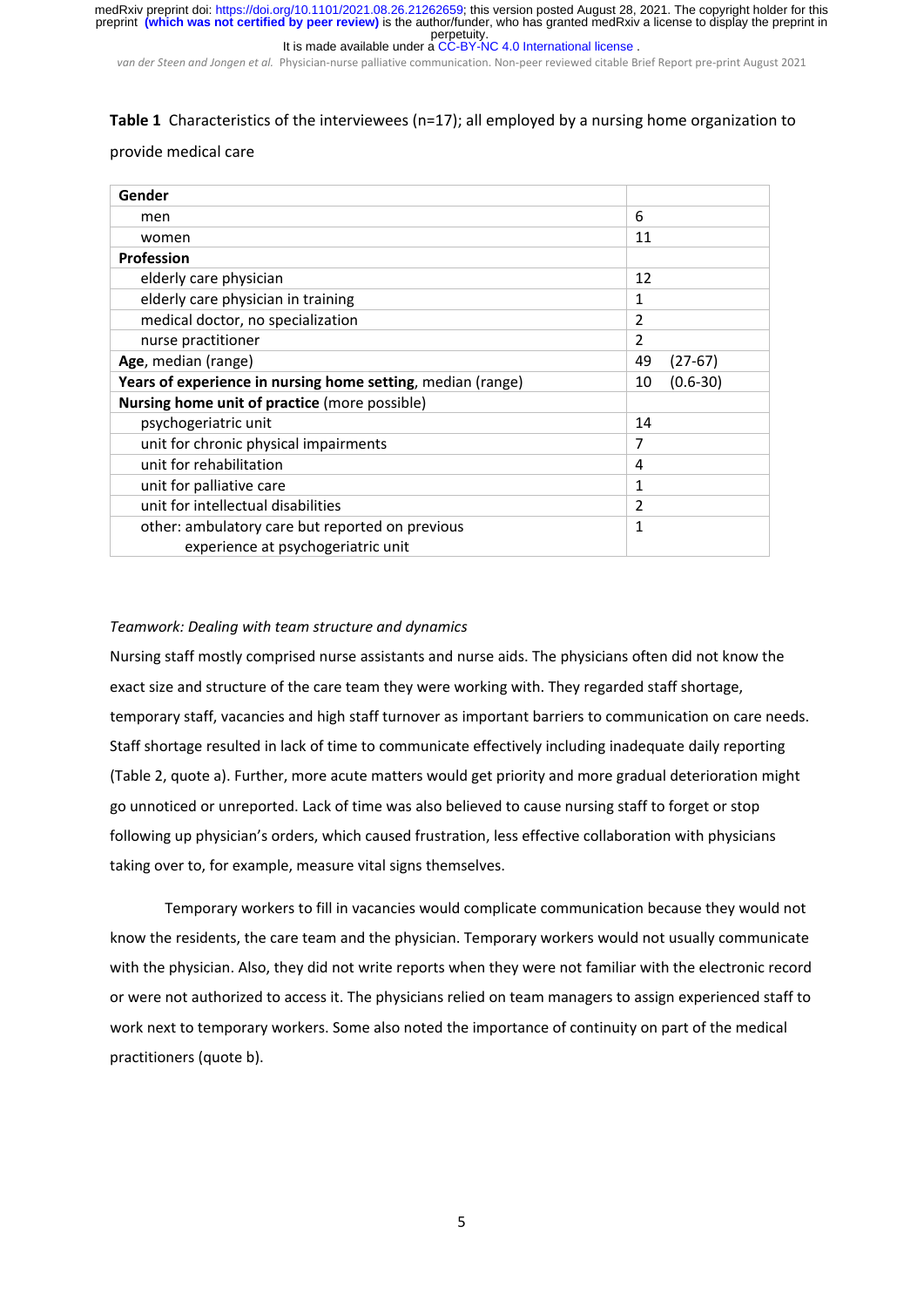# **Table 2** Themes, subthemes and exemplary quotes on communication with nursing staff

| <b>Themes and</b>                                 | Quote (translated by a professional translator)                                                                                                                                                                                                                                                                                                                                                                                                                                                                                                                                                            |  |  |
|---------------------------------------------------|------------------------------------------------------------------------------------------------------------------------------------------------------------------------------------------------------------------------------------------------------------------------------------------------------------------------------------------------------------------------------------------------------------------------------------------------------------------------------------------------------------------------------------------------------------------------------------------------------------|--|--|
| subthemes                                         |                                                                                                                                                                                                                                                                                                                                                                                                                                                                                                                                                                                                            |  |  |
| <b>Theme 1. Teamwork</b>                          |                                                                                                                                                                                                                                                                                                                                                                                                                                                                                                                                                                                                            |  |  |
| 1. Dealing with<br>team structure<br>and dynamics | a. "Until recently we were really understaffed [] And so reporting often takes a back seat, but also if you're not sure that something is very<br>important medically, you're not going to take the time to call the doctor." (female elderly care physician, 13 years of experience)                                                                                                                                                                                                                                                                                                                      |  |  |
|                                                   | b. "Doctors should preferably stay on a ward for two years, or three years, then there is continuity. If you change doctors every few months,<br>well, that doesn't work." (male elderly care physician, 9 years of experience)                                                                                                                                                                                                                                                                                                                                                                            |  |  |
| 2. Quality of<br>relationships                    | c. "If I work with someone else, then trust will have to be built. Because then you're talking to someone you haven't worked with very often.<br>So that just takes time. But in any case, I have not experienced that there is a threshold or whatever, only that you need more words to<br>explain what you mean, because you don't know each other very well yet." (female elderly care physician in training, 2.5 years of<br>experience)                                                                                                                                                              |  |  |
|                                                   | d. "Yes, because they [colleagues who are less approachable] also really want to act as specialists, or adopt a specialist attitude. And well,<br>listen, when I'm on a ward I sometimes wipe someone's mouth, yes, you're not supposed to do that as a doctor, they say, or that's a waste<br>of your time. But hey, I do create goodwill by doing that. [] With most doctors (hierarchy does come into play) yes, people kind of look up<br>to doctors, and that is what I intentionally want to overcome, yes, I think that's very important." (male elderly care physician, 30 years of<br>experience) |  |  |
|                                                   | "But I do have the idea that as a doctor you sometimes misjudge that [the extent to which nurses feel doctors are accessible]. Because I<br>think that we are always very approachable in the nursing home, certainly compared to the hospital. But then I hear that the nursing staff,<br>or not all of them, are hesitant to talk to me as the doctor (quote e, male elderly care physician, 21 years of experience)                                                                                                                                                                                     |  |  |
|                                                   | f. "You have about 20 people, and I don't talk to all of them directly. So that is difficult sometimes [] someone stops eating and drinking or<br>euthanasia or whatever, it evokes a lot of emotion and if people don't agree or don't support it then that is always very difficult of course."<br>(female resident elderly care physician, 3 years of experience)                                                                                                                                                                                                                                       |  |  |
|                                                   | g. "Then you get everyone together again and you discuss the issue" (on what to do in case of conflicts within the team; male elderly care<br>physician, 9 years of experience)                                                                                                                                                                                                                                                                                                                                                                                                                            |  |  |
| 3. Clarity in<br>hierarchical<br>relationships    | h. "I do have a guiding role in that [in teamwork]. But more like the polder model 'consensus-based'/ 'together' you know, yes, especially<br>because I think that if I were to say it as a leader or in the hierarchical sense, I doubt whether the execution would go well." (female elderly<br>care physician, over 30 years of experience)                                                                                                                                                                                                                                                             |  |  |
|                                                   | i. "I think that the moment everything is framed and the nursing staff also know what is expected of them and what the protocols and lines<br>are, that they also the majority of them will get more energy from that responsibility. On the other hand, there are always people who<br>think, "Well, so you put it on the doctor's plate and [] then it's one less responsibility for me." (female elderly care physician, 7 years of<br>experience)                                                                                                                                                      |  |  |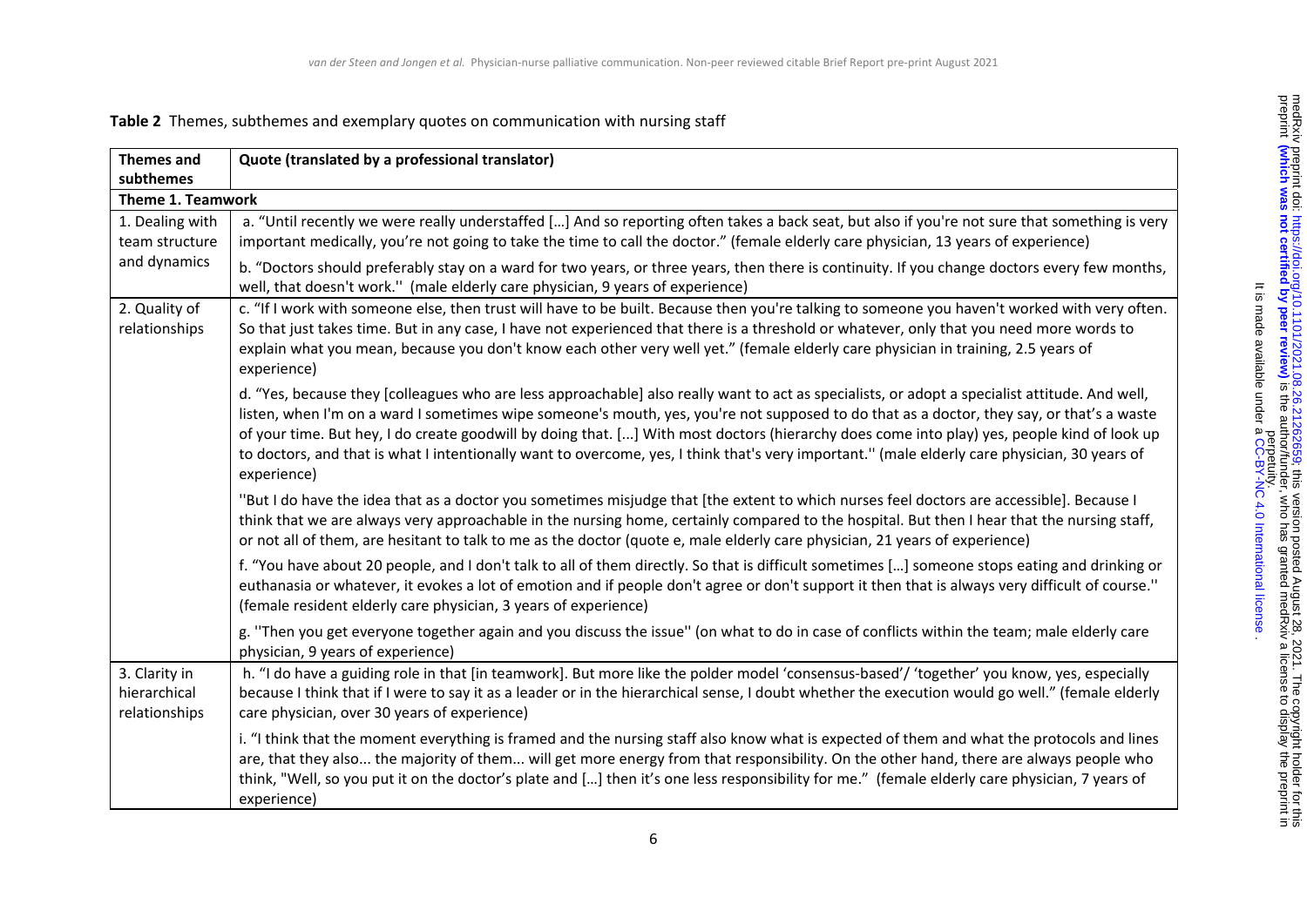#### **Table 2 (Continued)** Themes, subthemes and exemplary quotes on communication with nursing staff

| Theme 2. Continuity of Information |                                                                                                                                                                                                                                                                                         |  |  |
|------------------------------------|-----------------------------------------------------------------------------------------------------------------------------------------------------------------------------------------------------------------------------------------------------------------------------------------|--|--|
| 4. Effective                       | j. "Well, you know, what it does say is primarily: someone has eaten, or someone has slept well or we have showered the lady. Well, those                                                                                                                                               |  |  |
| routes of                          | are things that I take for granted and what I want to know is about a person's behavior, comfort, restlessness, pain, use of medication, use                                                                                                                                            |  |  |
| communication                      | of particular medication as needed, psychopharmacologic drugs, that's what I want to know, when is something used or not used. Well,<br>they don't report that." (female medical doctor, no specialization, 14 months of experience)                                                    |  |  |
|                                    | k. "Written reports are by definition insufficient. I will never rely on that alone, no matter how extensive they are. Before I adjust my<br>treatment plans, I will always consult with the nurse responsible for the resident to also hear" (male elderly care physician, 28 years of |  |  |
|                                    | experience)                                                                                                                                                                                                                                                                             |  |  |
| 5. Quality of                      | I. "I think they all see it, so that's not the problem, but getting it on paper being able to put it into words." (female elderly care physician,                                                                                                                                       |  |  |
| communicating                      | 13 years of experience)                                                                                                                                                                                                                                                                 |  |  |
| observations                       |                                                                                                                                                                                                                                                                                         |  |  |
|                                    | m. "And you can just tell that the people who have seen it before communicate about it more easily, that they are indeed quicker to name                                                                                                                                                |  |  |
|                                    | the problem, instead of saying 'this person isn't doing well', 'I think this person is really terminal'. So then you really hear it in the jargon, so                                                                                                                                   |  |  |
|                                    | to speak. (female nurse practitioner, 10 years of experience)                                                                                                                                                                                                                           |  |  |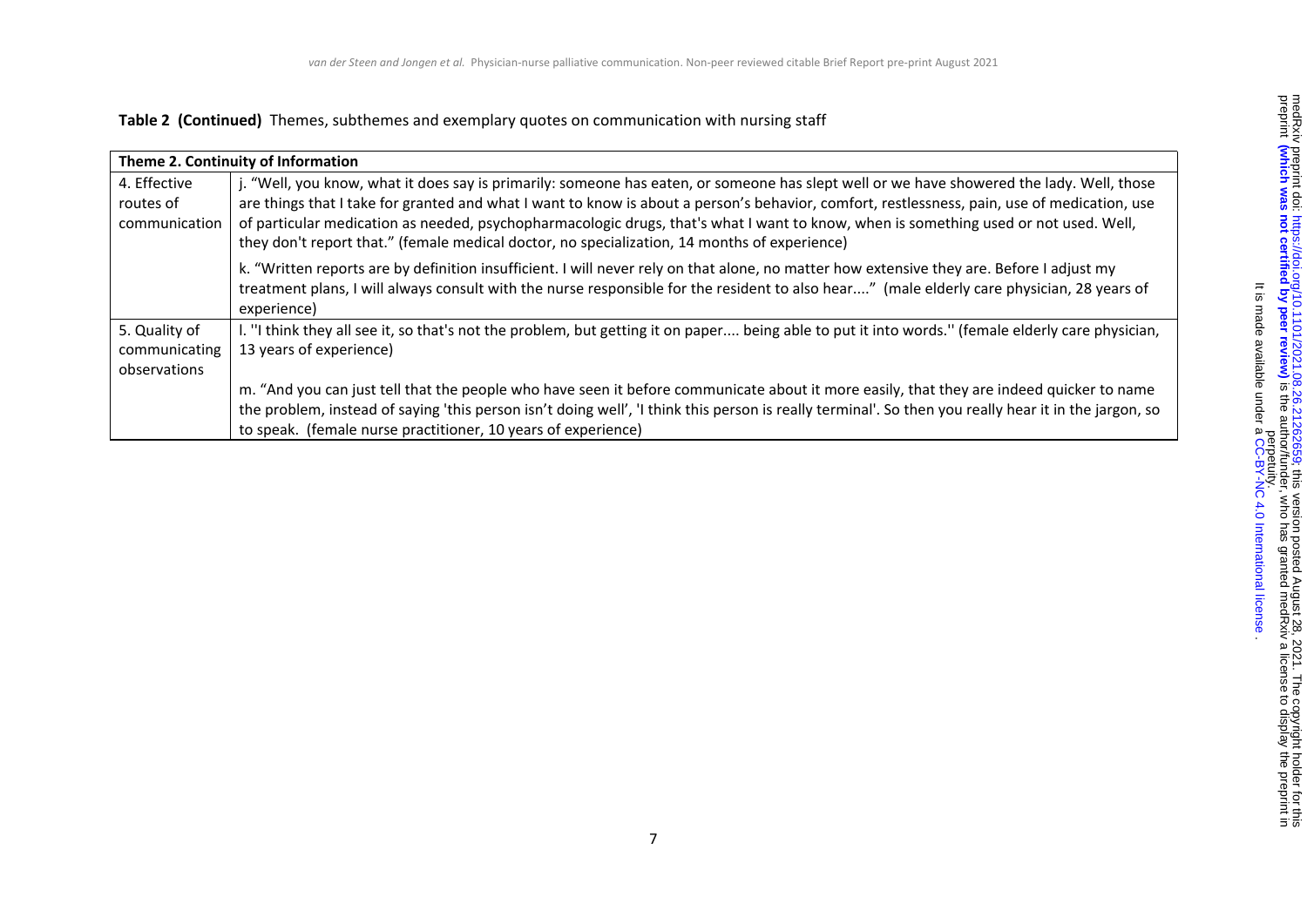*van der Steen and Jongen et al.* Physician‐nurse palliative communication. Non‐peer reviewed citable Brief Report pre‐print August 2021

#### *Teamwork: Quality of relationships*

Knowing each other both professionally and personally would lead to efficient communication through a good working relationship based on understanding and trust (quote c). This would be facilitated by continuity within the team and by regular contact with all staff including outside of scheduled meetings. Explaining reasons for decisions and involving nursing staff in the decision‐making process enhanced trusting working relationships.

Interviewees mentioned a threshold for nursing staff to consult the physician due to perceived hierarchical difference (quotes d,e). Knowing each other may help, but, if the threshold was too low, nursing staff consulted the physician for minor issues.

Disagreements within teams or family complicated communication around identifying care needs as it posed emotional burden on nursing staff (quote f), especially when it concerned residents they had known for long or had grown particularly fond of. When residents deteriorated gradually, it would be important that nursing staff discussed changes with each other and report to the physician. However, not all teams had recurring meetings for such evaluations. Ideally, nursing staff was on the same page regarding residents' condition prior to consulting the physician, but physicians felt they could also help settle disagreements (quote g).

#### *Teamwork: Clarity in hierarchical relationships*

Clear leadership was seen as important by some physicians to make sure instructions such as performing regular measurements to detect gradual deterioration, are being followed up. Most physicians saw themselves as a supervisor rather than the leader (quote h), overseeing the multidisciplinary process and coaching the other disciplines if necessary. Some would see nursing staff to carry their own responsibilities, rather than being instructed by superiors, for them to perform their tasks with more dedication (with "more energy," quote i), encouraging nursing staff in their role of identifying changes.

#### *Continuity of information: Effective routes of communication*

The participants raised four routes of consultation to communicate identified changes: face-to-face, by phone, by electronic health record and by email. Face‐to‐face contact was seen as the most effective route and often sought in response to communication via other routes. It was the primary route to communicate gradual deterioration. Phoning was possible at any time and therefore suitable to communicate acute decline or when direct actions were needed, for example when residents were uncomfortable. Consultation via email was seen as less desirable considering privacy legislations.

Also, emails and written reports in the electronic record were likely to be missed by the physician. Some disclosed that they did not read the reports as incomplete or mostly for the nursing staff

8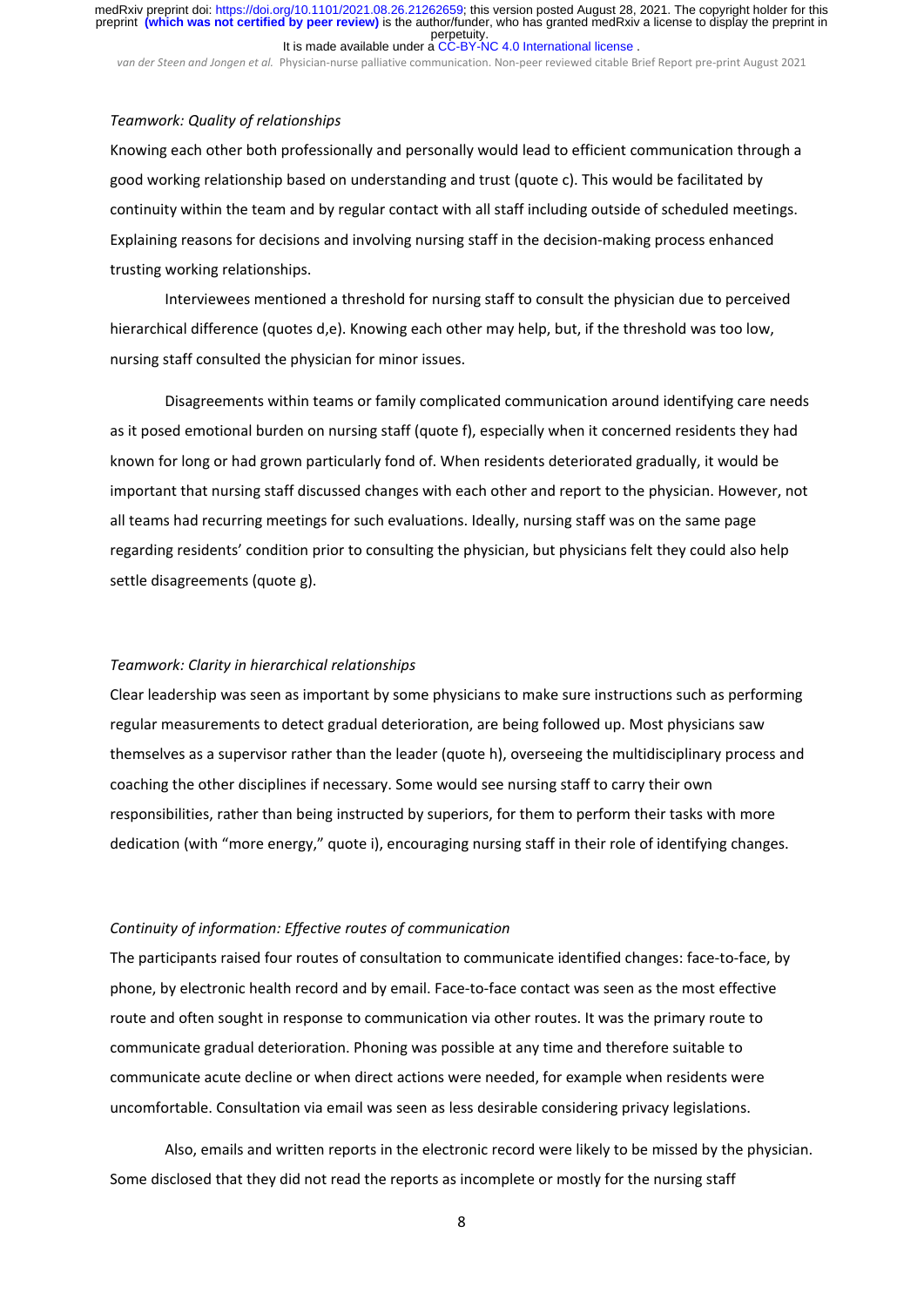*van der Steen and Jongen et al.* Physician‐nurse palliative communication. Non‐peer reviewed citable Brief Report pre‐print August 2021

themselves (quotes a,j,k). Reporting on care goals was believed to be *un*helpful in this respect, because it would hinder reports on overall deterioration as this was not part of any care goal. To improve, the interviewees mentioned they explained the importance of objective and timely reporting on certain signals.

#### *Continuity of information: Quality of communicating observations*

Communication on identifying (palliative) care needs was mentioned to be partially about translating a 'gutfeeling' into words (quote l), particularly concerning residents with dementia. The physicians felt that most nursing staff are aware of a resident's deterioration, but have difficulty recognizing and explaining the exact problems, causing hesitancy to consult the physician. Usually the nurses with more education communicated with the physicians directly. However, they may have heard about changing resident needs second‐hand.

The physicians saw it as their responsibility to clarify what staff says. Better clinical reasoning skills, understanding of medical jargon and language, staying calm and being clear in complex situations, having prepared through measurements, and a sense of longstanding involvement with the resident increased the quality of communicating observations. Experience was also helpful to interpret and translate what staff had seen before when residents were dying (quote m). Both education and experience promoted a pro‐active attitude. Cultural or religious differences among staff in urban areas were seen as not much important. Rather, the overall team culture would be crucial in identifying and sharing concerns about resident's changing care needs. Table 3 provides recommendations based on directly reported (un)pleasant communication or analyses of the interviews.

# **Discussion**

In this interview study, physicians on the staff of nursing homes appreciated nurses' communication in their role as important team members yet reported a variety of communication problems around recognizing and communicating changes in residents' condition and (palliative) care needs. Effective teamwork was facilitated or impeded by team structure and dynamics, quality of relationships and clarity in hierarchical relationships. Continuity of information was affected by routes of consultation and communicating observations. The physicians felt that nursing staff needs a pro‐active attitude and good communication skills to make sense of, and report their observations-including if unrelated to a recorded care goal. Investing in relationships and educating nursing staff pay off when staff can be retained and can also help reduce staff turnover.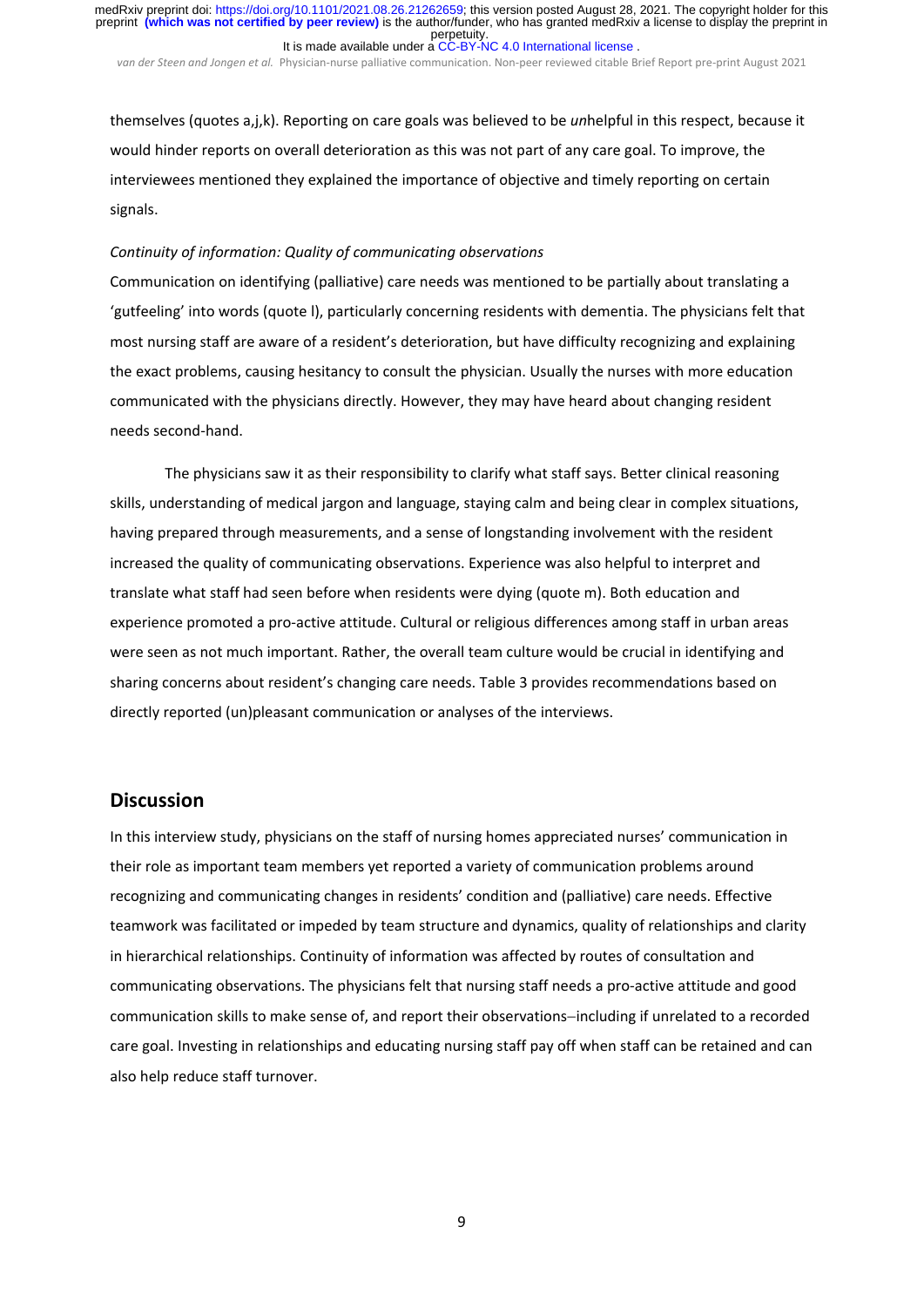*van der Steen and Jongen et al.* Physician‐nurse palliative communication. Non‐peer reviewed citable Brief Report pre‐print August 2021

**Table 3** Recommendations for Nurse‐Physician Communication on Identifying (Palliative) Care Needs From the Perspective of Interviewed On‐staff Physicians

| <b>Physicians</b>                                                                                                                                                                                                                                                                                                                                                                                                                                                                                                                                                                                                                                                                                                                                                                                                                                 | <b>Nursing staff</b>                                                                                                                                                                                                                                                                                                                                                                                                                                                                                                                                                                                                                                                                 | Both physicians and nursing staff                                                                                                                                                                                                                                                                                                                                                                     |
|---------------------------------------------------------------------------------------------------------------------------------------------------------------------------------------------------------------------------------------------------------------------------------------------------------------------------------------------------------------------------------------------------------------------------------------------------------------------------------------------------------------------------------------------------------------------------------------------------------------------------------------------------------------------------------------------------------------------------------------------------------------------------------------------------------------------------------------------------|--------------------------------------------------------------------------------------------------------------------------------------------------------------------------------------------------------------------------------------------------------------------------------------------------------------------------------------------------------------------------------------------------------------------------------------------------------------------------------------------------------------------------------------------------------------------------------------------------------------------------------------------------------------------------------------|-------------------------------------------------------------------------------------------------------------------------------------------------------------------------------------------------------------------------------------------------------------------------------------------------------------------------------------------------------------------------------------------------------|
| Explain background when<br>decisions need to be made<br>and involve nursing staff<br>Encourage the nursing staff in<br>their role<br>Explore (divergent) opinions<br>and ensure you are accessible<br>for communication on<br>disagreement matters<br>Create a climate of mutual<br>respect and trust<br>Create opportunities for<br>regular and open contact with<br>the members of the nursing<br>staff<br>(also outside of scheduled<br>meetings; "just invest a lot<br>when you are new somewhere,<br>just drink many cups of coffee<br>with staff when you are new<br>and just show your face all the<br>time. Even if you don't do<br>anything, but just because of<br>the fact, if they see your<br>involvement, then<br>communication is often OK as<br>well"; female elderly care<br>physician in training, 2.5 years<br>of experience). | Focus on clear communication<br>clarifying the request about<br>what help is needed while<br>avoiding overly demanding<br>appeals<br>Use objective arguments,<br>substantiate with, for example<br>recorded symptoms and<br>measurements of vital<br>functions, without your<br>interpretations (e.g., as pain or<br>anxiety)<br>Make sure you are well<br>informed about a resident prior<br>to consulting the physician<br>Use daily meetings within the<br>nursing team to discuss a<br>resident's condition and what<br>should be discussed with the<br>physician<br>Remain calm and confident<br>when consulting the physician,<br>also in more chaotic or acute<br>situations. | Make sure all understand the<br>background in case a decision<br>should be made, and preferably<br>decide in consensus<br>Discuss mutual expectations<br>(telling the physician something<br>'just so he/she knows', may be<br>viewed as shifting<br>responsibilities)<br>Plan regular multidisciplinary<br>team meetings and audits<br>Get to know each other both<br>professionally and personally. |

Physicians and nurses are trained differently which is highly relevant to identifying care needs. Nurses, but also elderly care physicians, are trained to view the patient from a holistic perspective. This is complex, systems‐oriented and steeped in emotional intelligence. Physicians are generally trained to value an objective, more fact-based, structured and cognitive approach to patient care. They adopt succinct communication styles whereas nurses are trained to be highly descriptive.<sup>21</sup> Nurses may start explaining patient's background rather than with a clear question.<sup>22</sup> Nurses often feel hurried by physicians,<sup>7</sup> uninterested in what they say, feeling inferior.<sup>6</sup> However, higher levels of information flow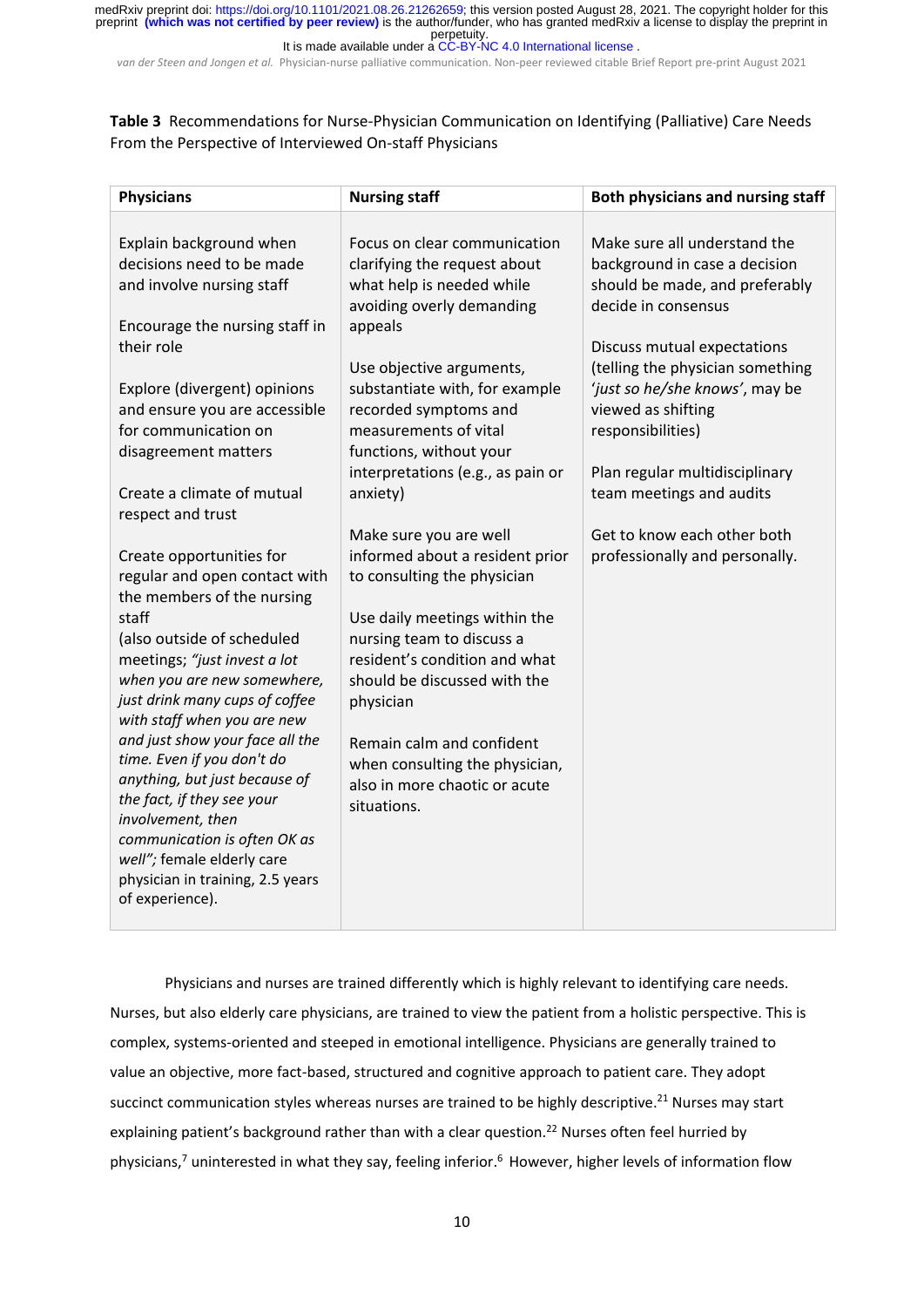*van der Steen and Jongen et al.* Physician‐nurse palliative communication. Non‐peer reviewed citable Brief Report pre‐print August 2021

and self-organization are created by an open communication pattern between medical and nursing staff.<sup>18</sup> Interprofessional education may improve physician-nurse communication,<sup>21,23</sup> and tools structuring conversations.<sup>22,24,25</sup>

Face-to-face communication is an effective form of communication, yet this should be actively sought.<sup>17</sup> Relational and informational continuity facilitate continuity of care.<sup>26,27</sup> These were concerns even in the context of our study, with on-staff physicians supervising the team. The literature reports additional factors influencing nurse‐physician communication in primary care and assisted living, from nurses' or interprofessional perspectives, which we did not find, including territorialism, lack of time on part of the physician, difficulty reaching each other, not working with the same electronic records and unclear team goals.7,9,14‐18,28

#### *Limitations and strengths*

We examined views of physicians only. Physicians may perceive collaboration with nurses differently, or,<sup>29</sup> more favorably than nurses do. Most interviewees were motivated by contributing to good palliative care rather than by particular experiences with physician-nurse communication. They might have had an interest in a positive account, aiming to recruit the interviewer to become an elderly care physician and fill vacancies. However, those aware of the medical student not yet enrolled in a specialization program conducting the interviews did not appear more positive.

# **Conclusion and Implications**

Despite physicians' presence in nursing homes, there is room to improve communication with nursing staff on subtle changes in residents' condition by systematic observation and communication along with creating opportunity for open communication. Future research may include ethnographic fieldwork to study nurse‐physician encounters and trialing of tools to improve communication on palliative care needs and collaborative action.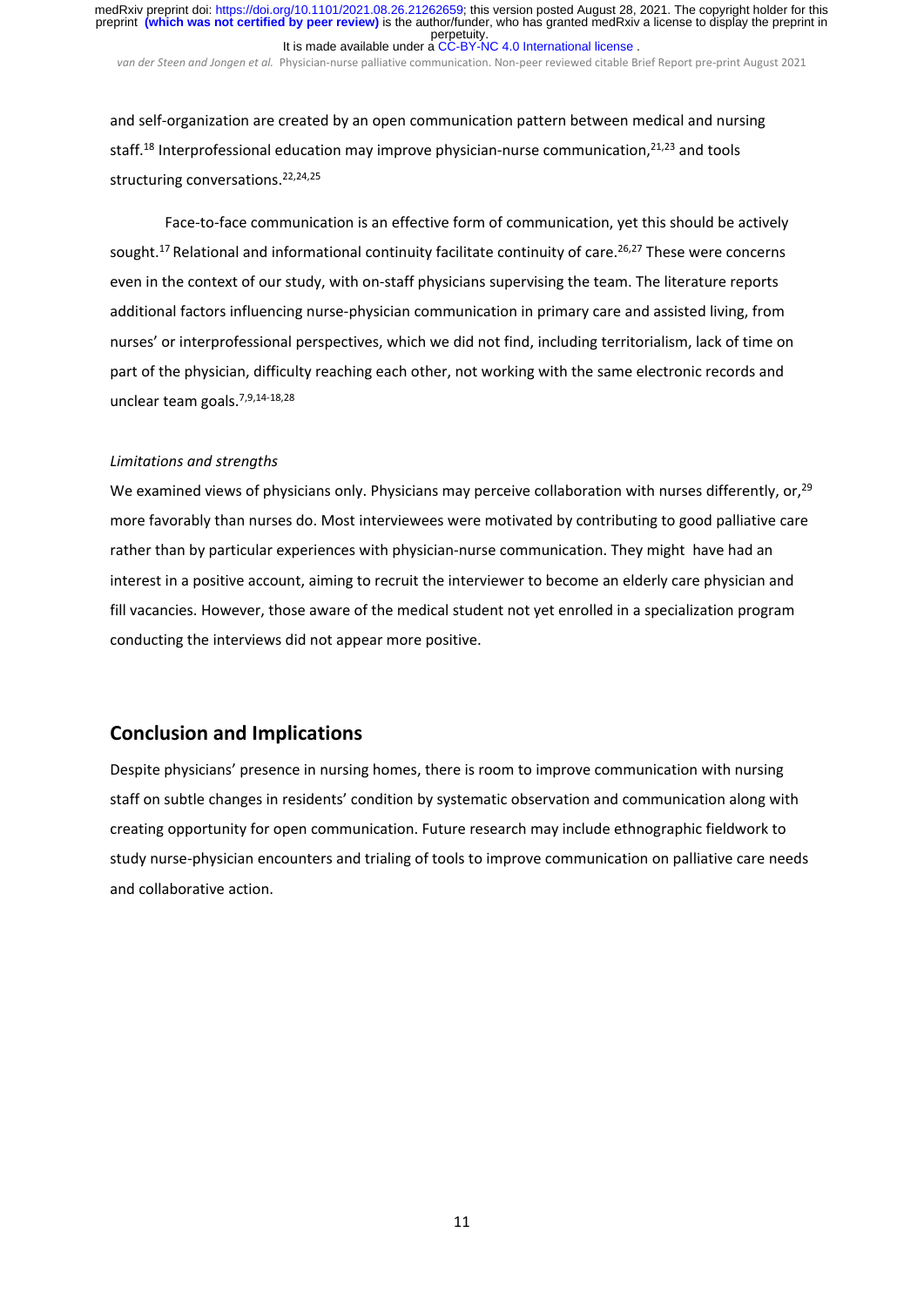*van der Steen and Jongen et al.* Physician‐nurse palliative communication. Non‐peer reviewed citable Brief Report pre‐print August 2021

# **Acknowledgements**

We appreciate the willingness of the physicians to participate in the study and we thank them for their openness.

# **Funding sources**

ZonMw The Netherlands Organisation for Health Research and Development, project number 844001306 and the Department of Public Health and Primary Care of Leiden University Medical Center, Leiden, The Netherlands

# **Sponsor's role**

The sponsor of the study, LUMC, had no role in the design, methods, subject recruitment, data collections, analysis and preparation of paper.

# **Authorship**

All authors were involved in the study's concept and design. EAJ collected the data and EAJ and JTvdS drafted the article. EAJ and NLD conducted independent analyses while all authors were involved in synthesizing themes. JTvdS, NLD and WPA provided supervision. All authors were involved in interpretation of the data and all revised the article critically for important intellectual content and approved the final version to be published.

### **Disclosure**

The authors declare no conflicts of interest.

# **Data availability**

The qualitative interview data are not available as these cannot be anonymized adequately and we therefore did not ask permission from the interviewees to make the data FAIR.

# **Publication and presentation**

This paper has been submitted for publication. An abstract of the work has been accepted for a presentation at the 17<sup>th</sup> World Congress of the European Association for Palliative Care (EAPC), an online congress with live sessions 6 – 8 October 2021.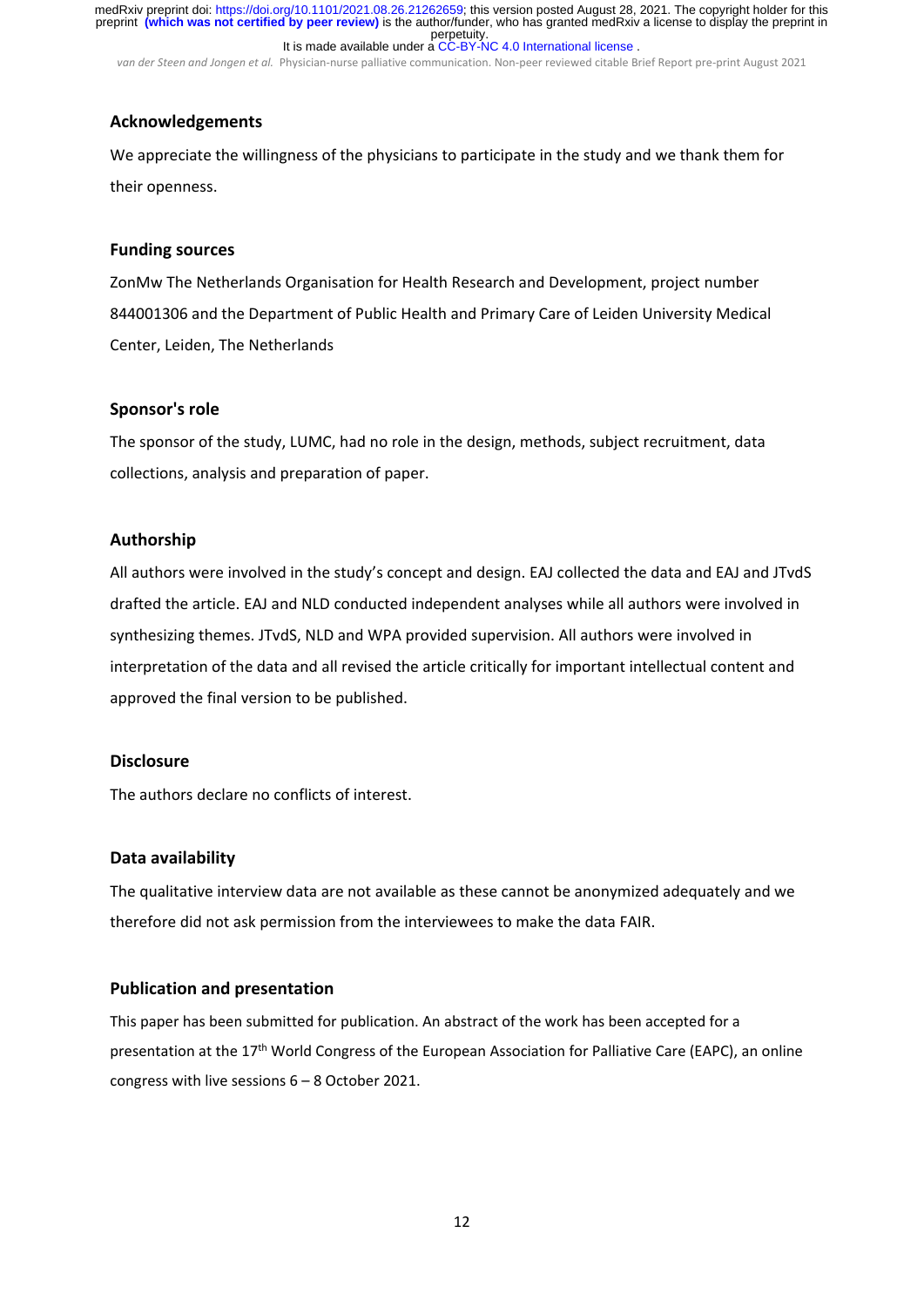perpetuity. preprint **(which was not certified by peer review)** is the author/funder, who has granted medRxiv a license to display the preprint in medRxiv preprint doi: [https://doi.org/10.1101/2021.08.26.21262659;](https://doi.org/10.1101/2021.08.26.21262659) this version posted August 28, 2021. The copyright holder for this

It is made available under a [CC-BY-NC 4.0 International license](http://creativecommons.org/licenses/by-nc/4.0/) .

*van der Steen and Jongen et al.* Physician‐nurse palliative communication. Non‐peer reviewed citable Brief Report pre‐print August 2021

# **References**

1. Bone AE, Gomes B, Etkind SN, et al. What is the impact of population ageing on the future provision of end‐of‐life care? Population‐based projections of place of death. Palliat Med 2018;32(2):329‐336. doi: 10.1177/0269216317734435.

2. Froggatt KA, Moore DC, Van den Block L, et al.; PACE consortium collaborative authors on behalf of the European Association for Palliative Care. Palliative care implementation in long‐term care facilities: European Association for Palliative Care White Paper. J Am Med Dir Assoc 2020;21(8):1051‐1057. doi: 10.1016/j.jamda.2020.01.009.

3. Cagle JG, Unroe KT, Bunting M, et al. Caring for dying patients in the nursing home: Voices from frontline nursing home staff. J Pain Symptom Manage 2017;53(2):198‐207. doi: 10.1016/j.jpainsymman.2016.08.022.

4. Temkin‐Greener H, Ladwig S, Caprio T, et al. Developing palliative care practice guidelines and standards for nursing home‐based palliative care teams: A Delphi study. J Am Med Dir Assoc 2015;16(1):86.e1‐7. doi: 10.1016/j.jamda.2014.10.01

5. Weller J, Boyd M, Cumin D. Teams, tribes and patient safety: Overcoming barriers to effective teamwork in healthcare. Postgrad Med J 2014;90(1061):149‐154. doi: 10.1136/postgradmedj‐2012‐ 131168.

6. Bryon E, Gastmans C, de Casterlé BD. Nurse‐physician communication concerning artificial nutrition or hydration (ANH) in patients with dementia: A qualitative study. J Clin Nurs 2012;21(19‐20):2975‐2984. doi: 10.1111/j.1365‐2702.2011.04029.x.

7. Tjia J, Mazor KM, Field T, et al. Nurse‐physician communication in the long‐term care setting: Perceived barriers and impact on patient safety. J Patient Saf 2009;5(3):145‐152. doi: 10.1097/PTS.0b013e3181b53f9b.

8. Didier A, Dzemaili S, Perrenoud B, et al. Patients' perspectives on interprofessional collaboration between health care professionals during hospitalization: A qualitative systematic review. JBI Evid Synth 2020;18(6):1208‐1270. doi: 10.11124/JBISRIR‐D‐19‐00121.

9. Street A, Blackford J. Communication issues for the interdisciplinary community palliative care team. J Clin Nurs 2001;10(5):643‐650. doi: 10.1046/j.1365‐2702.2001.00549.x.

10. Kayser‐Jones JS, Wiener CL, Barbaccia JC. Factors contributing to the hospitalization of nursing home residents. Gerontologist 1989;29(4):502‐510. doi: 10.1093/geront/29.4.502.

11. Schmidt IK, Svarstad BL. Nurse-physician communication and quality of drug use in Swedish nursing homes. Soc Sci Med 2002;54(12):1767‐1777. doi: 10.1016/s0277‐9536(01)00146‐0.

12. Koopmans RT, Lavrijsen JC, Hoek JF, et al. Dutch elderly care physician: A new generation of nursing home physician specialists. J Am Geriatr Soc 2010;58(9):1807-1809. doi.org/10.1111/j.1532-5415.2010.03043.x

13. Helton MR, Cohen LW, Zimmerman S, van der Steen JT. The importance of physician presence in nursing homes for residents with dementia and pneumonia. J Am Med Dir Assoc 2011;12(1):68‐73. doi: 10.1016/j.jamda.2010.01.005.

14. Xyrichis A, Lowton K. What fosters or prevents interprofessional teamworking in primary and community care? A literature review. Int J Nurs Stud 2008;45(1):140‐153. doi: 10.1016/j.ijnurstu.2007.01.015.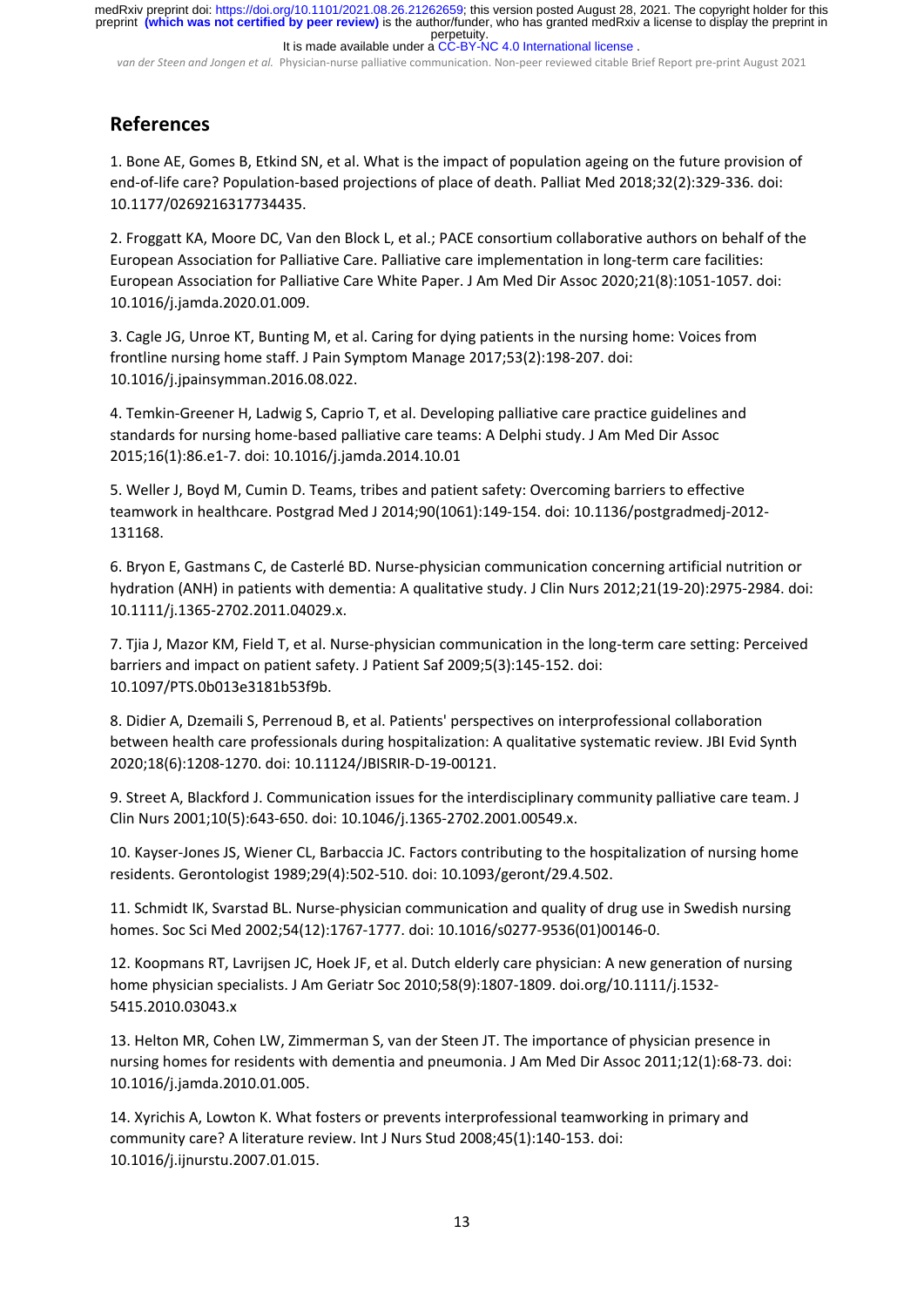*van der Steen and Jongen et al.* Physician‐nurse palliative communication. Non‐peer reviewed citable Brief Report pre‐print August 2021

15. Shaw J, Kearney C, Glenns B, McKay S. Interprofessional team building in the palliative home care setting: Use of a conceptual framework to inform a pilot evaluation. J Interprof Care 2016;30(2):262‐264. doi: 10.3109/13561820.2015.1115395.

16. Al Sayah F, Szafran O, Robertson S, et al. Nursing perspectives on factors influencing interdisciplinary teamwork in the Canadian primary care setting. J Clin Nurs 2014;23(19‐20):2968‐2979. doi: 10.1111/jocn.12547.

17. Wilson E, Seymour J. The importance of interdisciplinary communication in the process of anticipatory prescribing. Int J Palliat Nurs 2017;23(3):129‐135. doi: 10.12968/ijpn.2017.23.3.129.

18. Colón-Emeric CS, Ammarell N, Bailey D, et al. Patterns of medical and nursing staff communication in nursing homes: Implications and insights from complexity science. Qual Health Res 2006;16(2):173‐188. doi: 10.1177/1049732305284734.

19. Bavelaar L, van der Steen HTA, de Jong H, Carter G, Brazil K, Achterberg WP, van der Steen JT. Physicians' perceived barriers and proposed solutions for high‐quality palliative care in dementia in the Netherlands: Qualitative analysis of survey data. Jour Nursing Home Res 2021;7:23‐31. Doi: 10.14283/jnhrs.2021.4.

20. Gale NK, Heath G, Cameron E, et al. Using the framework method for the analysis of qualitative data in multi‐disciplinary health research. BMC Med Res Methodol 2013 September 18;13:117. doi: 10.1186/1471‐2288‐13‐117.

21. Foronda C, MacWilliams B, McArthur E. Interprofessional communication in healthcare: An integrative review. Nurse Educ Pract 2016;19:36‐40. doi: 10.1016/j.nepr.2016.04.005.

22. Nieuwboer MS, van der Sande R, Maassen ITHM, et al. Communication between Dutch community nurses and general practitioners lacks structure: An explorative mixed methods study. Eur J Gen Pract 2020;26(1):86‐94. doi: 10.1080/13814788.2020.1782883.

23. Thiel M, Harden K, Brazier LJ, et al. Improving the interdisciplinary clinical education of a palliative care program through quality improvement initiatives. Palliat Med Rep 2020;1(1):270-279. doi: 10.1089/pmr.2020.0092.

24. Buljac‐Samardzic M, Doekhie KD, van Wijngaarden JDH. Interventions to improve team effectiveness within health care: A systematic review of the past decade. Hum Resour Health 2020;18(1):2. doi: 10.1186/s12960‐019‐0411‐3.

25. Renz SM, Boltz MP, Wagner LM, et al. Examining the feasibility and utility of an SBAR protocol in long‐ term care. Geriatr Nurs 2013;34(4):295‐301. doi: 10.1016/j.gerinurse.2013.04.01

26. Michiels E, Deschepper R, Van Der Kelen G, et al. The role of general practitioners in continuity of care at the end of life: A qualitative study of terminally ill patients and their next of kin. Palliat Med 2007;21(5):409‐415. doi: 10.1177/0269216307078503.

27. Haggerty JL, Reid RJ, Freeman GK, et al. Continuity of care: A multidisciplinary review. BMJ 2003;327(7425):1219‐1221. doi: 10.1136/bmj.327.7425.1219.

28. Dys S, Smith L, Tunalilar O, Carder P. Revisiting the role of physicians in assisted living and residential care settings. Gerontol Geriatr Med 2020 December 10;6:2333721420979840. doi: 10.1177/2333721420979840.

29. Hamric AB, Blackhall LJ. Nurse‐physician perspectives on the care of dying patients in intensive care units: Collaboration, moral distress, and ethical climate. Crit Care Med 2007;35(2):422‐429. doi: 10.1097/01.CCM.0000254722.50608.2